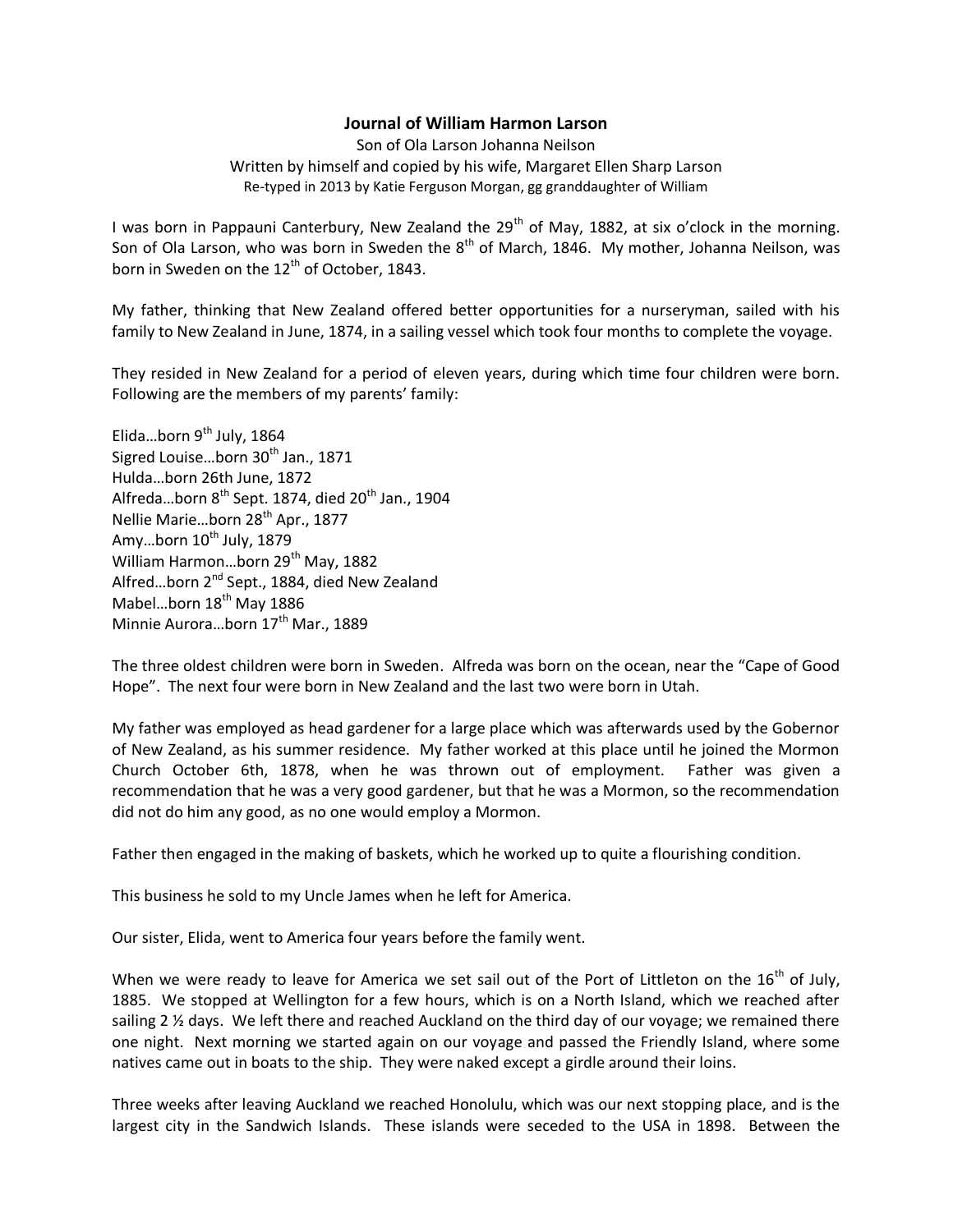Friendly Islands and the Sandwich Islands is the Equator, which we crossed. This place is very hot. We stayed at Honolulu five hours and then set sail for San Francisco, California, arrived there after sailing one week. I forgot to give the name of the vessel in which we sailed in as far as Auckland. It was Manipouri. There we changed to the Steamer Zelandia, in which we finished our sea voyage. We found a place in San Francisco at which we intended to stay for only a few days until the money came, which had been promised to be sent us here, from my brother-in-law, Nils Hansen, who had married my sister, Elida, who were in Logan, Utah, USA.

Brother Porter and family and Charley and Peter Oleson were with us all the way, and accompanied us to Utah.

We waited a week in San Francisco for the money, much longer than we expected.

During the time we stayed in San Francisco, my father and some of my sisters visited the Golden Gate Gardens and the Palace Hotel, which are very popular places to this day. June  $1<sup>st</sup>$ , 1898, we left San Francisco and started for Utah on the train. We arrived at Logan, Cache Co., Utah, August 20<sup>th</sup>, 1885. After much trouble we got settled and papa started on his trade of basket making. The first two weeks in Logan we spent at my sister Elida's in the  $7<sup>th</sup>$  Ward.

My father was very discouraged in coming to Utah, when someone told him a man wanted to see hi at the ZCMI. Upon hearing this my father went there, and found the man that wanted to see him was Brother I.D. Haines, a clerk in the ZCMI. He told father that he had a house that he could rent and he could pay the rent in work. This was glad news to us, so the next day we moved what little we had to the new house on  $1^{st}$  street. In the house was some old furniture which Brother Haines sold to us very cheap, it was good stuff and we were very glad to get it as we had very little.

(Kind Reader) I am writing this as I am told it by those who remember our experiences. I was so young at the time, I could not know or remember these things. This may be the cause of mistakes and blunders.

While we lived in this house my father was making baskets out of wild willows, in the cellar. We were in this house one month when my father got a chance to move into a place more in the center of town. This was an old adobe house with a shop in front of it. It was in the center of a main block, and afforded a better place for my father's business. We moved into this house. We lived 8 months then were forced out by Mr. Ricks, the renter of the place.

Father now had to hunt another place to work in; at last he succeeded in getting the old Co-Op store. This place was afterwards torn down, and a new building erected in its place, which is now the City Drug Store.

About this time my sister, Mabel, was born. Some time after her birth my mother took my sister, Louise, and myself, then about four years old, to Conference at Salt Lake City. While there she visited Grondlands. We spent two very pleasant weeks in Salt Lake City. I was so small at that time that I can't remember much about it.

When we got home we learned that the folks had made arrangements to move to a house on the Island, farther down the street, as the rent was cheaper and where my father could live with his family in the same house. Perhaps I ought to say that the Island is so called because the Logan River branches out above into two branches and joins again below.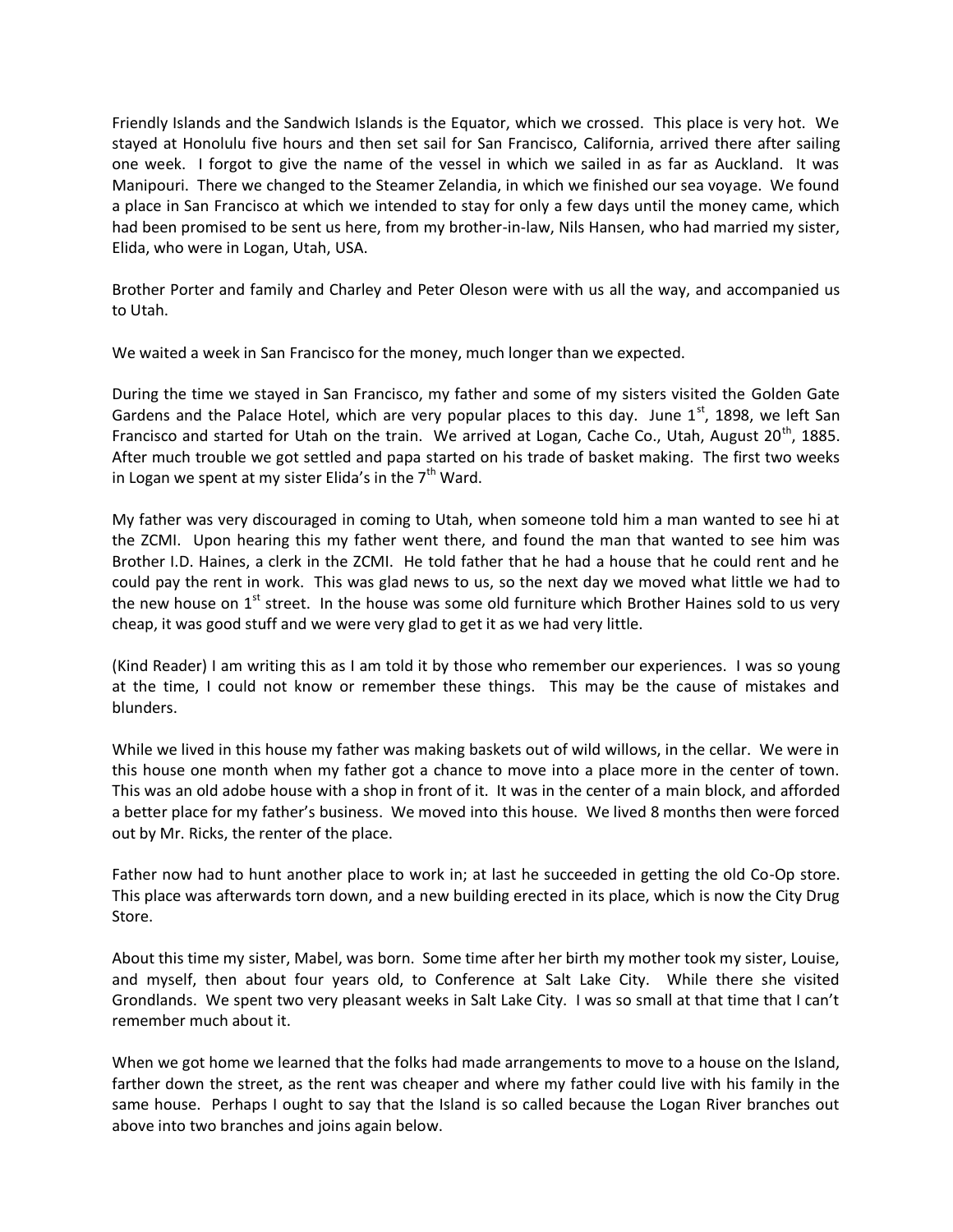The place we now moved into was a large concrete house owned by Brother Brown. There was quite a large shop in front with a hall to the side of it, a kitchen in the back and other rooms above. We rented this place for \$8.00 a month. My father moved his basket business here and started making baskets again.

I will now tell of my personal experiences. In 1890 when I became 6 years of age, I started to school to Miss Hoving, in the Sixth Ward school house. Here I went one year. The next year I went to school to Miss Moreheads school in the Lindquist Hall. Then the year after that, I went to the Woodruff school, so called after President Wilford Woodruff. I went there two years. During this time while I was going to school, my father, with O.D. Haines, started a nursery, my father having been in the Nursery business before making baskets.

They soon had quite a flourishing business. They had a small Greenhouse and besides raised a variety of vegetables.

In the fall they sold out to John E. Carlisle and Joseph E. Wilson, who hired my father as foreman. Shortly after this, we moved into a large frame house, just south belonging to John E. Carlisle. This place they moved their Nursery to. This was in the year 1890.

It is now 1899, and after 9 years of growth, the nursery is quite a business; but to continue with my own experiences. I left off where I attended the Woodruff school. The next two years I attended Miss Hoving's school from which I graduated from the  $8<sup>th</sup>$  grade.

Ever since I was big enough to do anything I have worked in the Nursery during the summer months with the exception of the winter of 1895-96, when I worked all winter.

But I am running ahead of time; I must go back to the year 1893. When I was 11 years old, on April 6<sup>th</sup> of that year, I went with my mother and sister, Nellie, to the Dedication of the Salt Lake Temple, at Salt Lake City. Up to this time I had been too small to take much interest in the religion my father had embraced, but now I began to take more interest in it and to study its principles and have continued to ever since.

And now I can say, that I know this is the work of the Lord, and that I have had many testimonies of the same. I have seen the sick healed by the power of the Lord.

It is now a long time since I have written in my Journal, but I will try to remember, as well as I can, the events that have transpired since or during the meantime.

On the 10<sup>th</sup> of December, 1894, I was ordained a Deacon in the Church of Jesus Christ of Latter-day Saints, by my father, and was diligent in that Quorum of the  $1<sup>st</sup>$  Ward of Logan City. The next year I was ordained  $1<sup>st</sup>$  Counselor to the President and was also appointed librarian in the Y.M.M.I.A.

In the summer of 1892 I went on a canvassing trip with my father in the interest of the Logan Nursery. We visited the following Counties: Bear Lake and Rich. The settlements we visited were as follows: Lake Town, Garden City, Meadowville, Fish Haven, St. Charles, Bloomington, Paris, Ovid, Mt. Pelier, Dingle and the Hot Springs.

I spent two weeks of pleasure up in that country and came home and went to work. I worked hard and bought a bicycle which cost \$35.00, and have the same wheel in my possession at the present time, February, 1901.